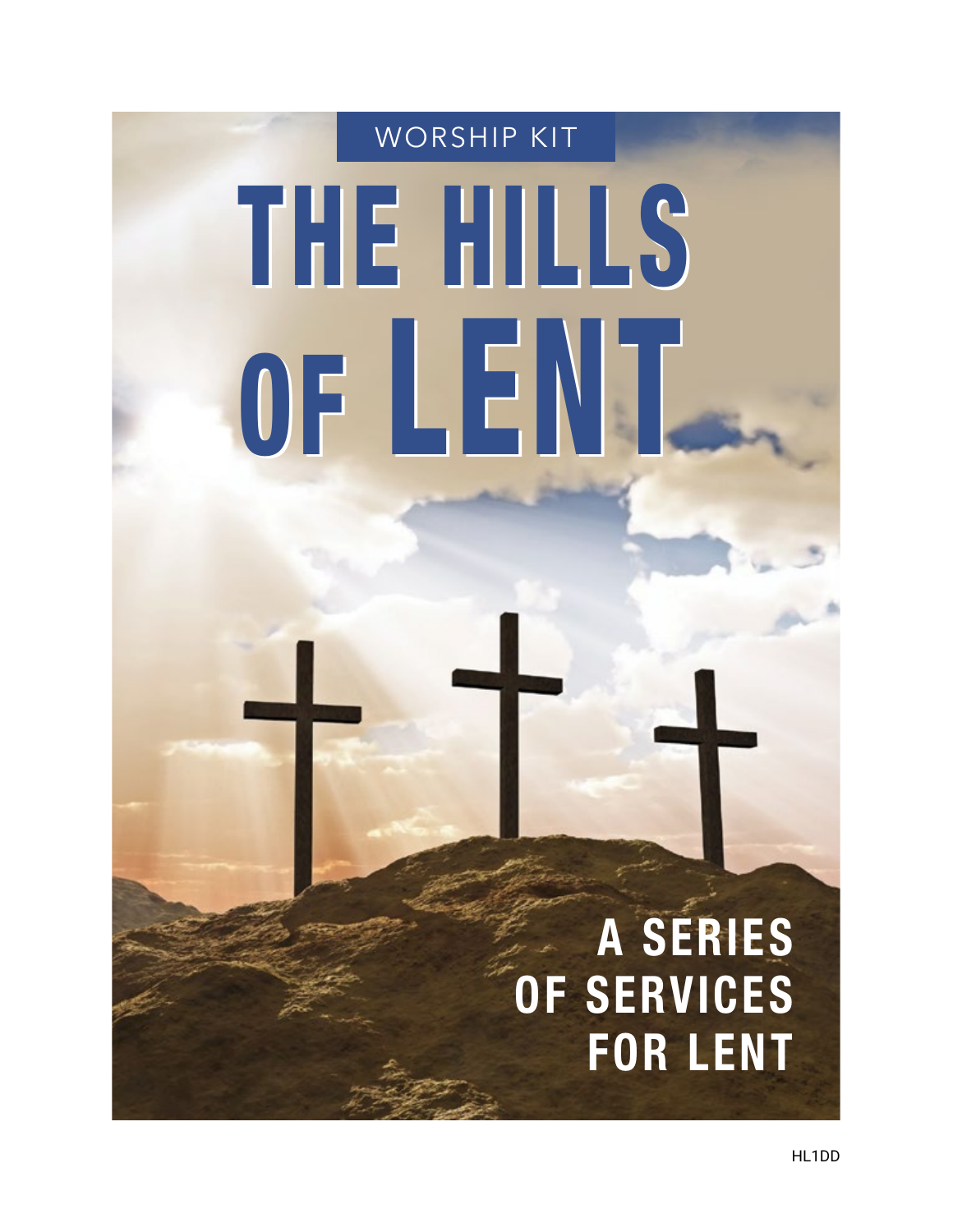# A SERIES OF SERVICES FOR LENT THE HILLS OF LENT

### Index

By Arden Mead. Cover image: Shutterstock. © 1988, 2018, 2021 Creative Communications for the Parish, a division of Bayard, Inc., 1564 Fencorp Dr., Fenton, MO 63026. 800-325-9414. www.creativecommunications.com. All rights reserved. Printed in the USA. Purchase of this kit gives the purchaser the copyright release to use the material in any format for use in worship.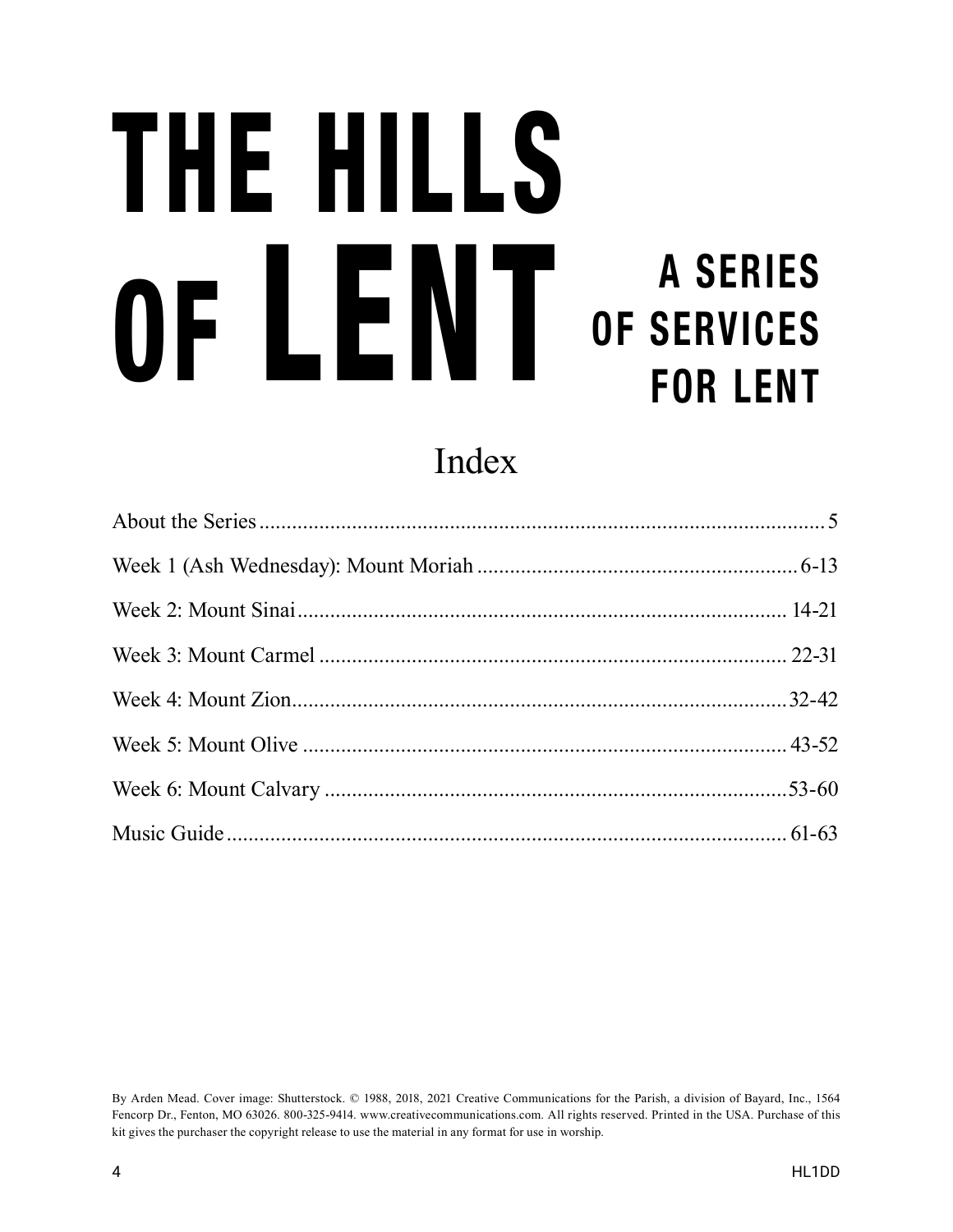# A SERIES OF SERVICES FOR LENT THE HILLS OF LENT

### About the Series

By means of hymns and dramatic homilies, the congregation is led on a biblically chronological journey to "mountaintop experiences" which all focus on the suffering, death and resurrection of Jesus Christ. At Mount Moriah, Abraham's faith is tested and strengthened. At Mount Sinai, Moses and the Israelites receive the word of God. At Mount Carmel, Elijah calls for faith and faithfulness. Jesus joins the faithful in worship at Mount Zion. On Mount Olive, Jesus assures us that we too are the children of God. Finally, at Mount Calvary, we view "God's own sacrifice complete." Services begin with the "Psalms of Ascent." Dramatic homilies involve a narrator and as many as four other readers. The congregation participates in the homilies with the singing of successive stanzas of "Unto the Hills."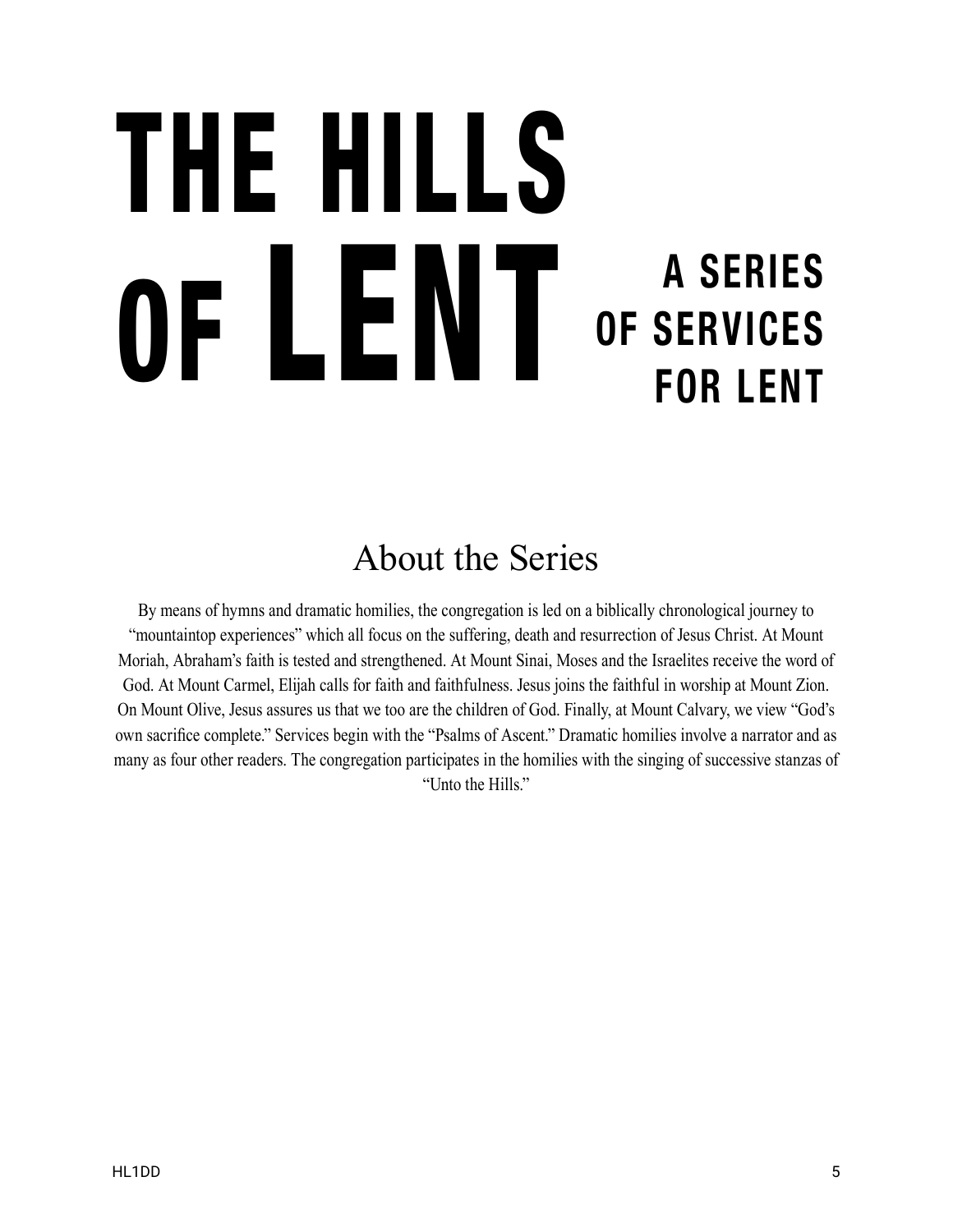# A SERIES OF SERVICES FOR LENT THE HILLS OF LENT

### Week 1 (Ash Wednesday): Mount Moriah

### Order of Service

HYMN *(chosen by pastor or music director)*

*The Psalms for these services are taken from that portion of the Psalter titled "Songs of Ascent" (Psalms 120 through 134) which were offered "by the faithful pilgrims as they made their way up, through the hills of Judea to Jerusalem for the great festivals. Today's litany includes Psalms 121, 127, 128, and 134.* 

#### LITANY

P I lift up my eyes to the hills; from where is my help to come?

#### C **My help comes from the Lord, the maker of heaven and earth.**

P He will not let your foot be moved, and he who watches over you will not fall asleep.

C **Behold, he who keeps watch over Israel shall neither slumber nor sleep.** 

P The Lord himself watches over you.

C **The Lord is your shade at your right hand, so that the sun shall not strike you by day, nor the moon by night.**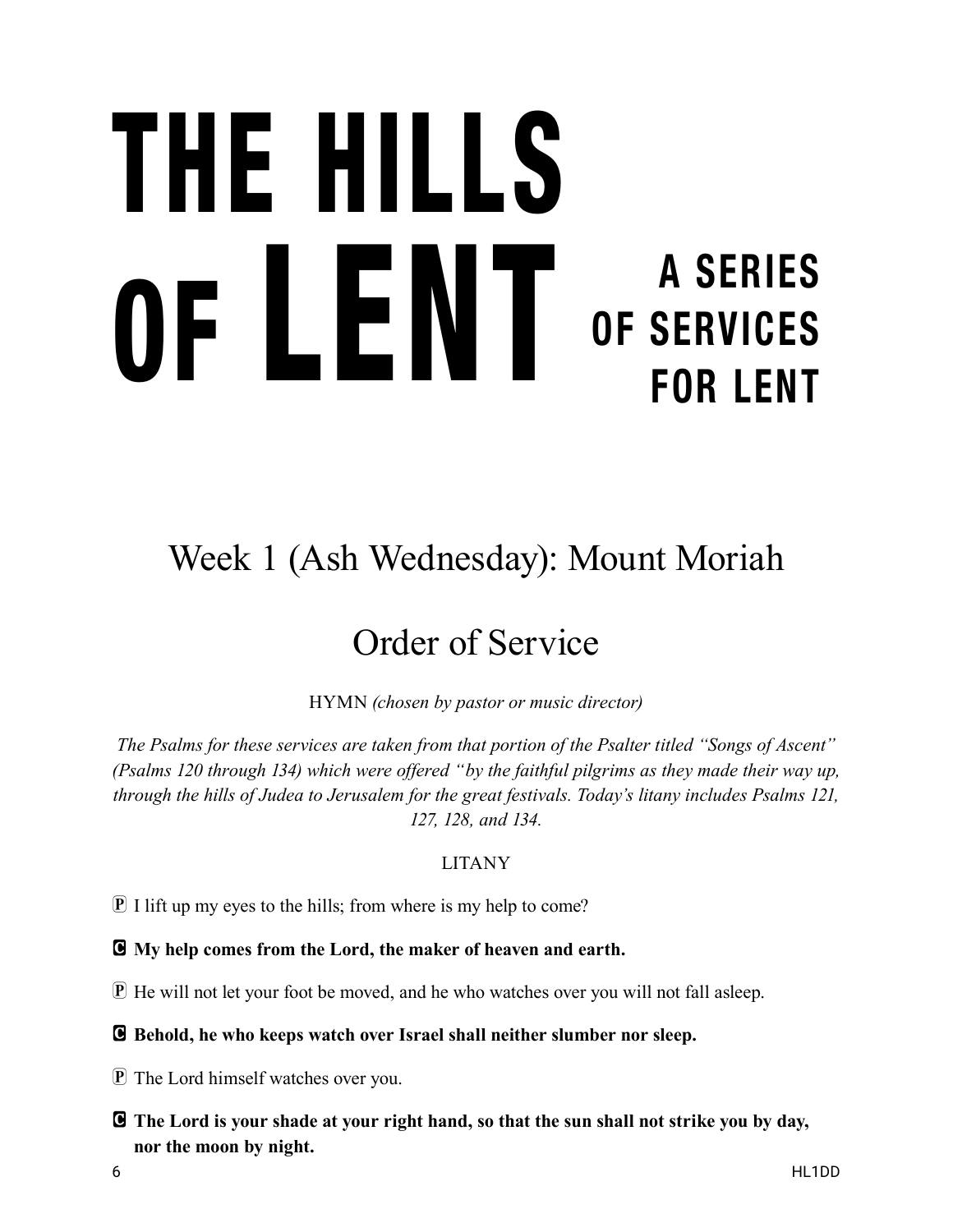P The Lord shall preserve you from all evil; it is he who shall keep you safe.

#### C **The Lord shall watch over your going out and your coming in, from this time forth and forevermore.**

P Unless the Lord builds the house, their labor is in vain who build it.

#### C **Unless the Lord watches over the city, in vain the watchman keeps his vigil.**

P It is vain that you rise so early and go to bed so late;

#### C **vain too, to eat the bread of toil, for he gives to his beloved sleep.**

P Children are a heritage from the Lord, and the fruit of the womb is a gift.

#### C **Like arrows in the hand of a warrior are the children of one's youth.**

P Happy is the man who has his quiver full of them!

#### C **He shall not be put to shame when he contends with his enemies in the gate.**

P Happy are they all who fear the Lord, and who follow in his ways!

#### C **You shall eat the fruit of your labor; happiness and prosperity shall be yours.**

P Your wife shall be like a fruitful vine within your house, your children like olive shoots round about your table.

#### C **The man who fears the Lord shall thus indeed be blessed.**

P The Lord bless you from Zion, and may you see the prosperity of Jerusalem all the days of your life. May you live to see your children's children.

#### C **May peace be upon Israel.**

P Behold, now! Bless the Lord, all you servants of the Lord, you that stand by night in the house of the Lord. Lift up your hands in the holy place and bless the Lord.

#### C **The Lord who made heaven and earth bless you out of Zion.**

PRAYER OF THE DAY *(written by pastor or other worship leader)*

[The Imposition of Ashes may take place here.]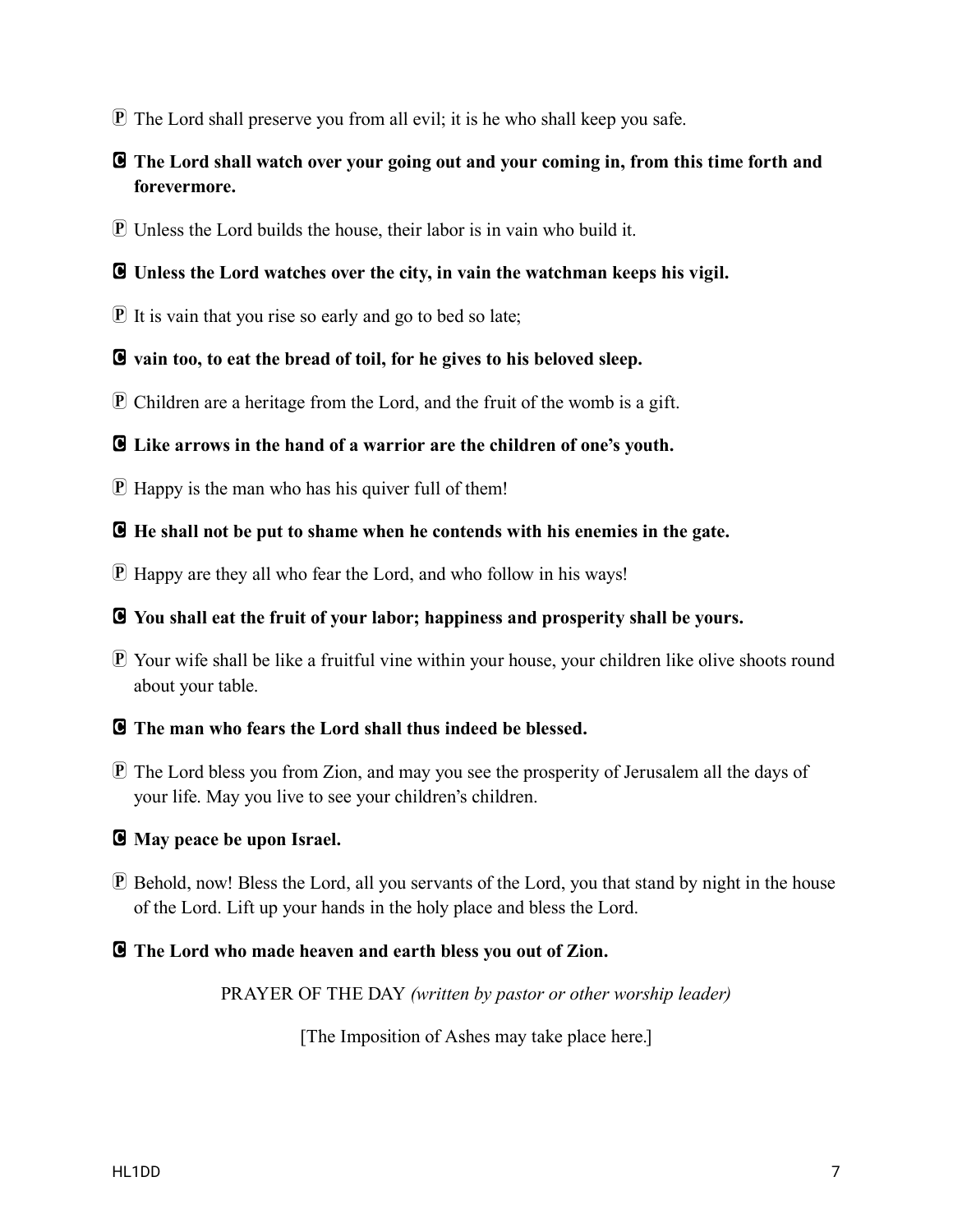#### HOLY SCRIPTURE

#### Romans 4:1-3, 18-25

P A reading from Romans, chapter 4:

What then shall we say about Abraham, our forefather according to the flesh? For if Abraham was justified by works, he has something to boast about, but not before God. For what does the scripture say? "Abraham believed God, and it was reckoned to him as righteousness ...." In hope Abraham believed against hope, that he should become the father of many nations; as he had been told, "So shall your descendants be." He did not weaken in faith when he considered his own body, which was as good as dead because he was about a hundred years old, or when he considered the barrenness of Sarah's womb. No distrust made him waver concerning the promise of God, but he grew strong in his faith as he gave glory to God, fully convinced that God was able to do what he had promised. That is why his faith was "reckoned to him as righteousness."

But the words, "it was reckoned to him," were written not for his sake alone, but for ours also. It will be reckoned to us who believe in him that raised from the dead Jesus our Lord, who was put to death for our trespasses and raised for our justification. The Word of the Lord.

#### John 8:31-40, 56-58

P The Holy Gospel according to St. John, the 8th chapter:

Jesus then said to the Jews who had believed in him, "If you continue in my word, you are truly my disciples, and you will know the truth, and the truth will make you free." They answered him, "We are descendants of Abraham, and have never been in bondage to any one. How is it that you say, 'You will be made free'?"

Jesus answered them, "Truly, truly, I say to you, every one who commits sin is a slave to sin. The slave does not continue in the house forever; the son continues forever. So if the Son makes you free, you will be free indeed. I know that you are descendants of Abraham; yet you seek to kill me, because my word finds no place in you. I speak of what I have seen with my Father, and you do what you have heard from your father."

They answered him, "Abraham is our father." Jesus said to them, "If you were Abraham's children, you would do what Abraham did, but now you seek to kill me, a man who has told you the truth which I heard from God; this is not what Abraham did. Your Father Abraham rejoiced that he was to see my day; he saw it and was glad." The Jews then said to him, "You are not yet fifty years old, and have you seen Abraham?" Jesus said to them, "Truly, truly, I say to you, before Abraham was, I am." The Gospel of the Lord.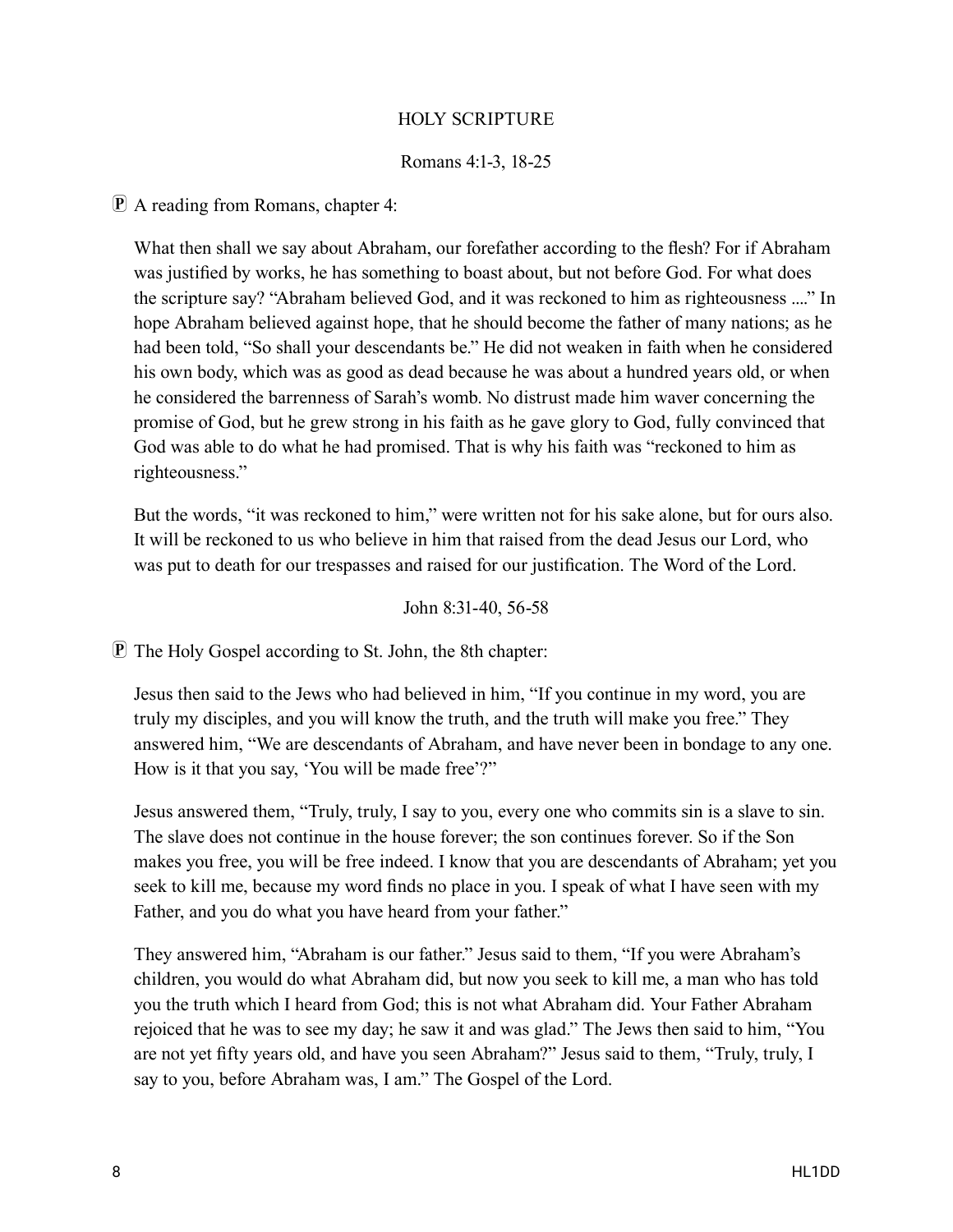Sermon Hymn..............................................................................................Sandon 10 4 10 4 10 10

Unto the hills around do I lift up my longing eyes: Oh, whence for me shall my salvation come, from whence arise? From God the Lord doth come my certain aid, From God the Lord, who heav'n and earth hath made.

He will not suffer that thy foot be moved; safe shalt thou be. No careless slumber shall his eyelids close, who keepeth thee. Behold, he sleepeth not, he slumb'reth ne'er, who keepeth lsrael in his holy care.

Jehovah is himself thy keeper true, thy changeless shade; Jehovah thy defense on thy right hand himself hath made. And thee no sun by day shall ever smite; No moon shall harm thee in the silent night.

From ev'ry evil shall he keep thy soul, from ev'ry sin; Jehovah shall preserve thy going out, thy coming in. Above thee watching, he whom we adore Shall keep thee henceforth, yea, forevermore.

#### SERMON: MOUNT MORIAH

*Participants for this presentation:* 

*NARRATOR (probably the pastor), speaking from the pulpit.* 

*All others read from the balcony or the rear of the church:* 

*ABRAHAM, an older man* 

*SARAH, his wife, an older woman* 

*ISAAC, a boy who is in his teens or younger* 

*VOICE, representing the Lord*

NARRATOR: The mountain we approach today is Mount Moriah—not as it appears today but as it would have looked almost 4,000 years ago, in the days of Abraham ... old Abraham ... blessed at last in his old age with the son of God's promise, Isaac. The road to Mount Moriah very much involves Isaac, and the promise of God which he represents.

ABRAHAM: Sarah, go quickly and make ready three measures of fine meal for our guests;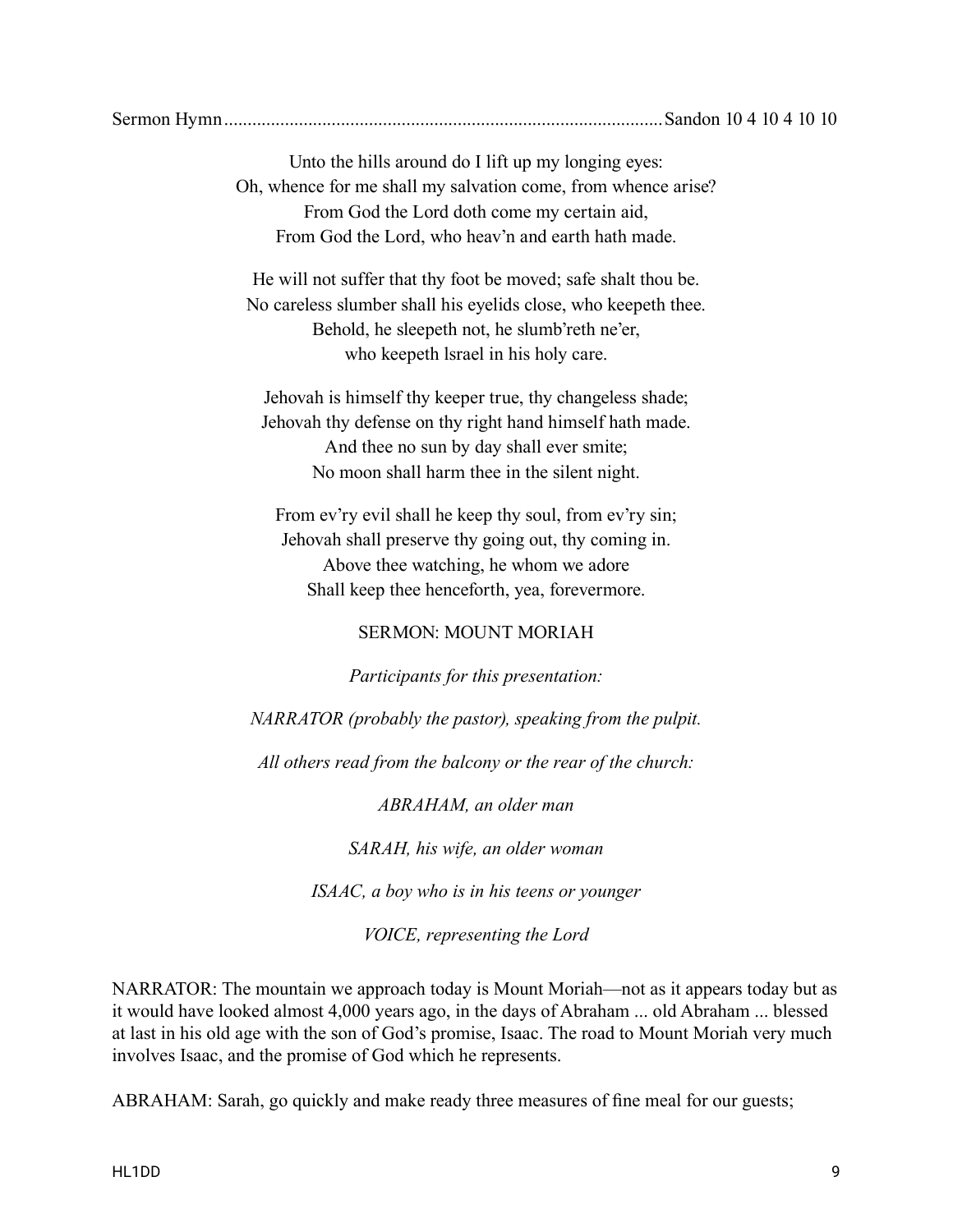knead it and make cakes, while I run to the herd and find a calf, tender and good, to have prepared for them, with curds and milk to set before them, that they may eat.

VOICE: Abraham, where is Sarah your wife?

ABRAHAM: She is in the tent.

VOICE: I will surely return to you in the spring, and Sarah your wife shall have a son.

NARRATOR: And Sarah was listening at the tent door behind him. Now Abraham and Sarah were old, advanced in age.

SARAH: *(laughing)* After I have grown old, and my husband is old, shall I have pleasure?

VOICE: Why did Sarah laugh, and say, "Shall I indeed bear a child, now that I am old"? Is anything too hard for the Lord? At the appointed time I will return to you, in the spring, and Sarah will have a son.

NARRATOR: And it was so. The Lord visited Sarah as he had said, and the Lord did to Sarah as he had promised. And Sarah conceived and bore Abraham a son in his old age at the time of which God had spoken to him. Abraham called the name of the son who was born to him, who Sarah bore him,

ABRAHAM: Isaac!

NARRATOR: A name that means "laughter."

SARAH: God has made laughter for me; everyone who hears will laugh over me. Who would have said to Abraham that Sarah would suckle children? Yet I have borne him a son in his old age!

NARRATOR: And there was laughter in the tent of Abraham, as there is so frequently when the promises of God are evident in their keeping. The road to Mount Moriah therefore looks for now like such a happy way, punctuated with the laughter of a future that appears bright, and so secure.

VOICE: Fear not, Abraham, I am your shield; your reward shall be very great. Look toward heaven, and number the stars, if you are able to number them. So shall your descendants be.

NARRATOR: And Abraham believed the Lord, and the Lord reckoned it to him as righteousness.

*(pause)*

NARRATOR: After these things, God tested Abraham.

VOICE: Abraham!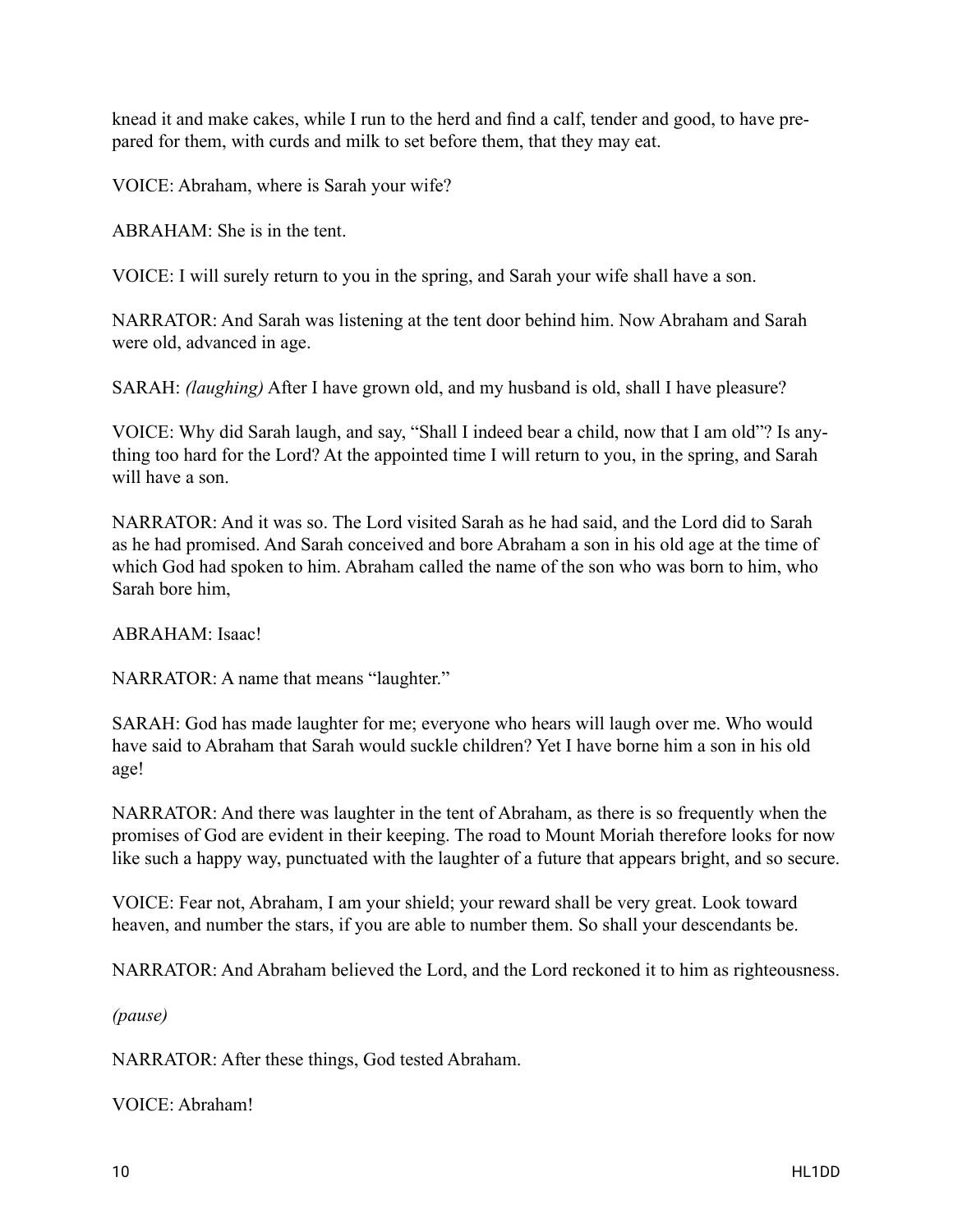ABRAHAM: Here am I.

VOICE: Take your son, your only son Isaac, whom you love, and go to the land of Moriah, and offer him there as a burnt offering upon one of the mountains of which I shall tell you.

#### *(pause)*

NARRATOR: So Abraham rose early in the morning and took his son Isaac, and he cut the wood for the burnt offering, and arose and went to the place of which God had told him. On the third day Abraham lifted up his eyes and saw the place afar off.

#### ABRAHAM: Mount Moriah!

NARRATOR: And Abraham took the wood of the burnt offering and laid it on Isaac his son; and he took in his hand the fire and the knife. So they went, the both of them together.

ISAAC: My father!

ABRAHAM: Here am I, my son.

ISAAC: Behold, the fire and the wood; but where is the lamb for a burnt offering?

*(pause)* 

ABRAHAM: God will provide himself the lamb for a burnt offering, my son.

NARRATOR: So they went both of them together ... to Mount Moriah, to a time of testing. And so we join them there ... old and helpless, possibly, like Abraham, aware at last of our mortality, the sober fact that "we are dust, and unto dust we shall return." The season of Lent calls us year by year, like Abraham and Isaac, to lay aside our laughter for a while and to come face to face with our mortality ... to realize the debt we owe unto our God, the harsh demand which he has every right to claim from us, the stifling of laughter. Mount Moriah is a place from which we may look back, like Abraham, on blessings undeserved, on laughter granted unexpectedly, and on our doubts and fears and disbelief ... and where they well might lead. When we come to Mount Moriah, where God leads us for a time of testing ... Abraham built an altar there, ... and laid the wood in order, and bound Isaac his son, and laid him on the altar, upon the wood. Then Abraham put forth his hand and took the knife to slay his son.

VOICE: Abraham! Abraham!

ABRAHAM: Here am I.

VOICE: Do not lay your hand on the lad or do anything to him; for now I know that you fear God, seeing you have not withheld your son, your only son from me.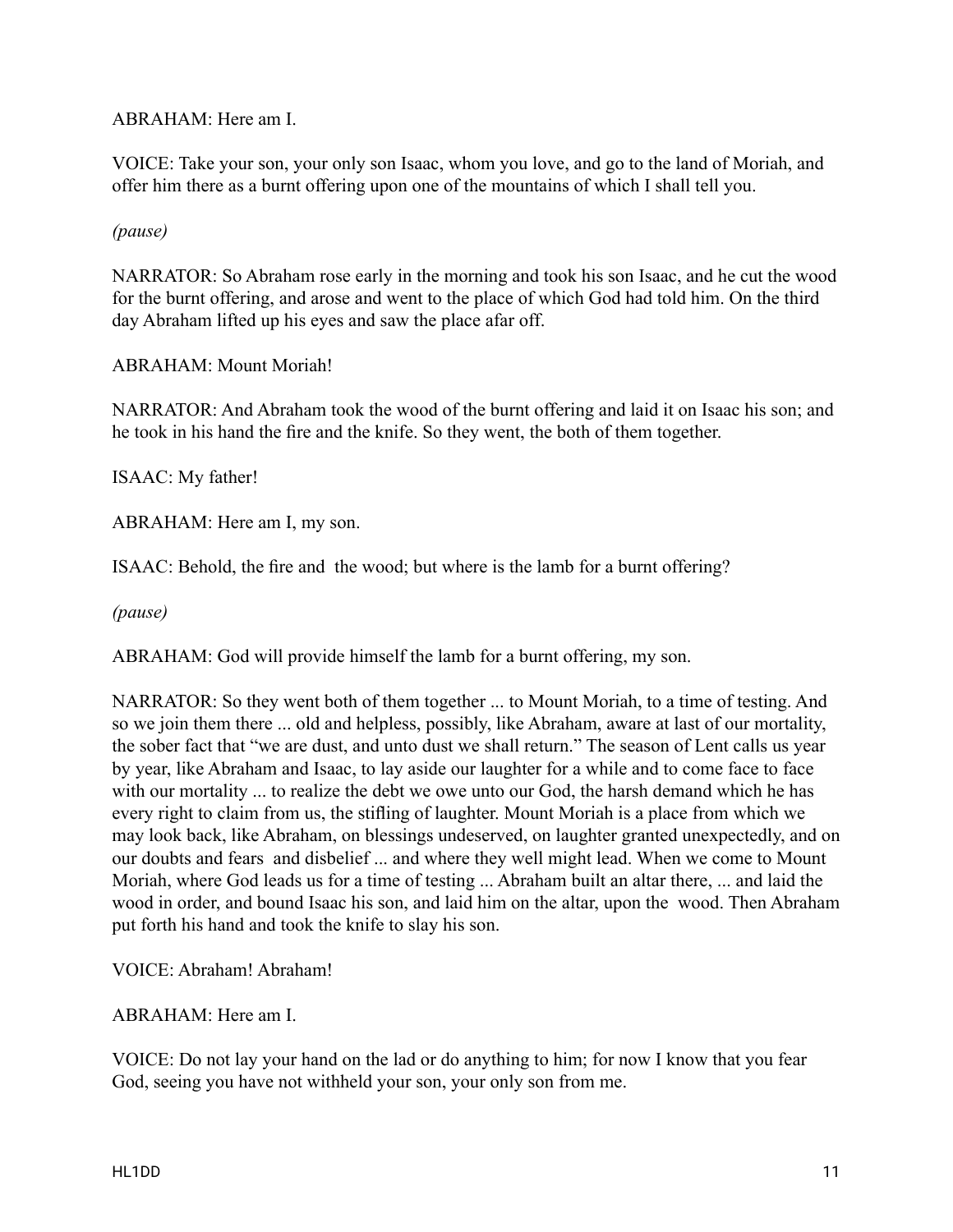NARRATOR: And Abraham lifted up his eyes and looked, and behold, behind him was ...

ISAAC: a ram, caught in a thicket by its horns.

NARRATOR: And Abraham took the ram, and offered it up as a burnt offering instead of his son.

ABRAHAM: On the mount of the Lord it shall be provided.

*(pause)*

NARRATOR: And so, as is the case with every mountaintop experience, we make ready to leave Mount Moriah, the mount of testing. Other mountains loom before us as we go our Lenten way. Is it too early in the journey to observe that an ancient tradition holds that in a future time, under another rule, Abraham's mount of testing would bear another name—Calvary? Is it too soon in our journey to observe that there, at Calvary, Abraham's faith (and ours) would find fulfillment?

ABRAHAM: God will provide himself the lamb for offering, my son.

NARRATOR: Or is that truly the mountain toward which we must keep moving, even this early in our Lenten pilgrimage—the mountain where we must resort when in our lives, as in the life of Abraham, the laughter seems to have been snatched away, when faith is tested almost to the breaking point, and we confront the ashes of our own mortality?

VOICE: Abraham believed the Lord, and the Lord reckoned it to him as righteousness.

NARRATOR: So Abraham returned, it says, and Isaac with him ... to the laughter of the living for a while ... and to the tears as well—Sarah's death at last, in God's good time; and Isaac's marriage to Rebekah ... until "Abraham breathed his last and died in a good old age, an old man and full of years, and was gathered to his people." But death was different now, and so was life for those who carried on ... because of Mount Moriah, among other stops along the way, a mountaintop assurance on the journey for Abraham and Isaac—and for us as well—of the blessing which we celebrate again this Lent, by faith:

ABRAHAM: On the mount of the Lord it shall be provided.

#### **CREED**

#### **OFFERING**

#### RESPONSIVE PRAYER

P Behold, we are going up to Jerusalem.

C **Go with us as we journey, God, as once you went with Abraham, our father in the faith. Grant that, like him, we hear your gracious promises and trust your holy Word.**